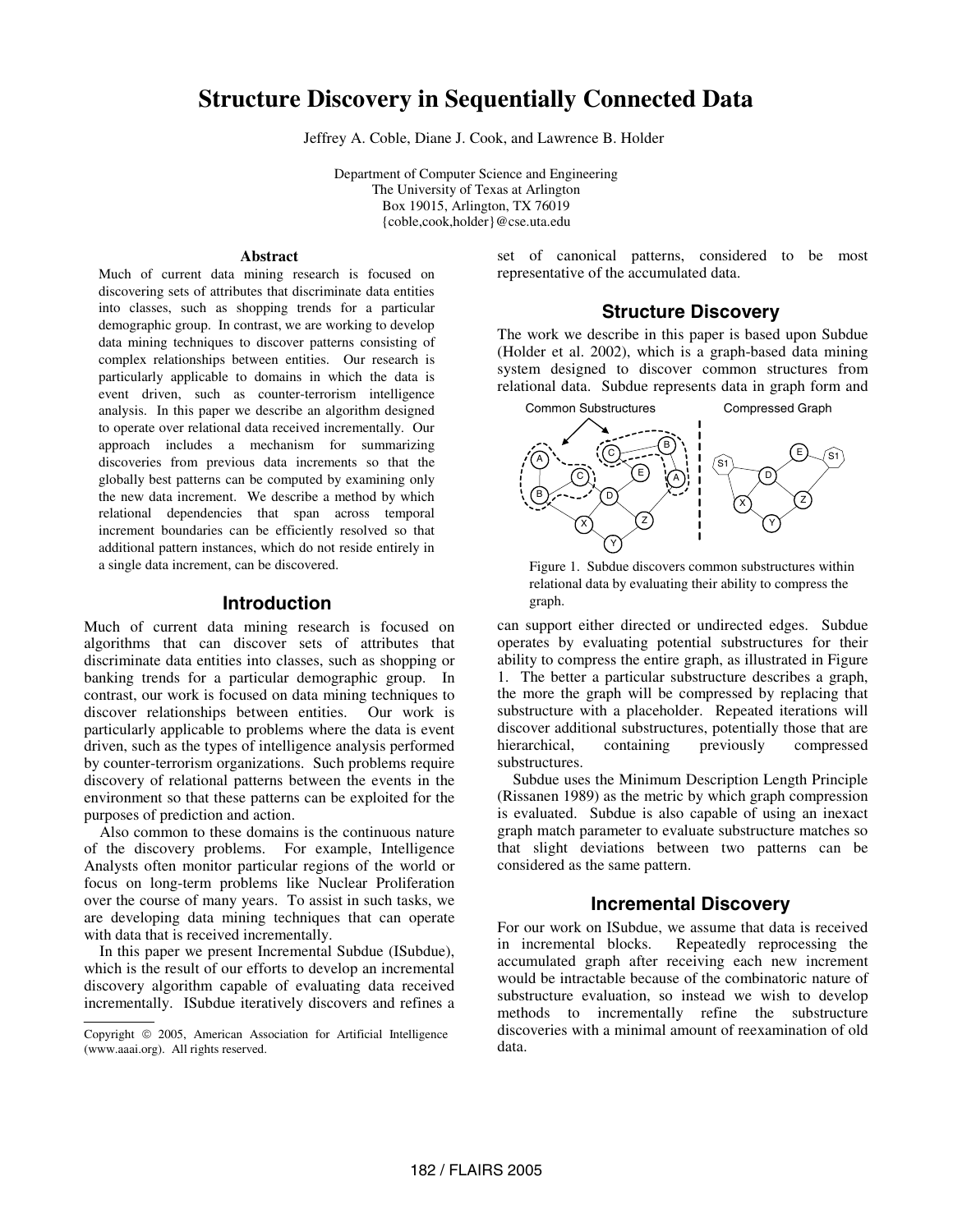| <b>Report Documentation Page</b>                                                                                                                                                                                                                                                                                                                                                                                                                                                                                                                                                                                                                                                                                                                                                                                                                                   |                             |                              |                 | Form Approved<br>OMB No. 0704-0188                  |                           |
|--------------------------------------------------------------------------------------------------------------------------------------------------------------------------------------------------------------------------------------------------------------------------------------------------------------------------------------------------------------------------------------------------------------------------------------------------------------------------------------------------------------------------------------------------------------------------------------------------------------------------------------------------------------------------------------------------------------------------------------------------------------------------------------------------------------------------------------------------------------------|-----------------------------|------------------------------|-----------------|-----------------------------------------------------|---------------------------|
| Public reporting burden for the collection of information is estimated to average 1 hour per response, including the time for reviewing instructions, searching existing data sources, gathering and<br>maintaining the data needed, and completing and reviewing the collection of information. Send comments regarding this burden estimate or any other aspect of this collection of information,<br>including suggestions for reducing this burden, to Washington Headquarters Services, Directorate for Information Operations and Reports, 1215 Jefferson Davis Highway, Suite 1204, Arlington<br>VA 22202-4302. Respondents should be aware that notwithstanding any other provision of law, no person shall be subject to a penalty for failing to comply with a collection of information if it<br>does not display a currently valid OMB control number. |                             |                              |                 |                                                     |                           |
| <b>1. REPORT DATE</b><br>2005                                                                                                                                                                                                                                                                                                                                                                                                                                                                                                                                                                                                                                                                                                                                                                                                                                      | 2. REPORT TYPE              |                              |                 | <b>3. DATES COVERED</b><br>00-00-2005 to 00-00-2005 |                           |
| <b>4. TITLE AND SUBTITLE</b><br><b>Structure Discovery in Sequentially Connected Data</b>                                                                                                                                                                                                                                                                                                                                                                                                                                                                                                                                                                                                                                                                                                                                                                          |                             |                              |                 | 5a. CONTRACT NUMBER                                 |                           |
|                                                                                                                                                                                                                                                                                                                                                                                                                                                                                                                                                                                                                                                                                                                                                                                                                                                                    |                             |                              |                 | <b>5b. GRANT NUMBER</b>                             |                           |
|                                                                                                                                                                                                                                                                                                                                                                                                                                                                                                                                                                                                                                                                                                                                                                                                                                                                    |                             |                              |                 | 5c. PROGRAM ELEMENT NUMBER                          |                           |
| 6. AUTHOR(S)                                                                                                                                                                                                                                                                                                                                                                                                                                                                                                                                                                                                                                                                                                                                                                                                                                                       |                             |                              |                 | <b>5d. PROJECT NUMBER</b>                           |                           |
|                                                                                                                                                                                                                                                                                                                                                                                                                                                                                                                                                                                                                                                                                                                                                                                                                                                                    |                             |                              |                 | <b>5e. TASK NUMBER</b>                              |                           |
|                                                                                                                                                                                                                                                                                                                                                                                                                                                                                                                                                                                                                                                                                                                                                                                                                                                                    |                             |                              |                 | <b>5f. WORK UNIT NUMBER</b>                         |                           |
| 7. PERFORMING ORGANIZATION NAME(S) AND ADDRESS(ES)<br>The University of Texas at Arlington, Department of Computer Science<br>and Engineering, Box 19015, Arlington, TX, 76019                                                                                                                                                                                                                                                                                                                                                                                                                                                                                                                                                                                                                                                                                     |                             |                              |                 | 8. PERFORMING ORGANIZATION<br><b>REPORT NUMBER</b>  |                           |
| 9. SPONSORING/MONITORING AGENCY NAME(S) AND ADDRESS(ES)                                                                                                                                                                                                                                                                                                                                                                                                                                                                                                                                                                                                                                                                                                                                                                                                            |                             |                              |                 | 10. SPONSOR/MONITOR'S ACRONYM(S)                    |                           |
|                                                                                                                                                                                                                                                                                                                                                                                                                                                                                                                                                                                                                                                                                                                                                                                                                                                                    |                             |                              |                 | <b>11. SPONSOR/MONITOR'S REPORT</b><br>NUMBER(S)    |                           |
| 12. DISTRIBUTION/AVAILABILITY STATEMENT<br>Approved for public release; distribution unlimited                                                                                                                                                                                                                                                                                                                                                                                                                                                                                                                                                                                                                                                                                                                                                                     |                             |                              |                 |                                                     |                           |
| <b>13. SUPPLEMENTARY NOTES</b>                                                                                                                                                                                                                                                                                                                                                                                                                                                                                                                                                                                                                                                                                                                                                                                                                                     |                             |                              |                 |                                                     |                           |
| 14. ABSTRACT                                                                                                                                                                                                                                                                                                                                                                                                                                                                                                                                                                                                                                                                                                                                                                                                                                                       |                             |                              |                 |                                                     |                           |
| <b>15. SUBJECT TERMS</b>                                                                                                                                                                                                                                                                                                                                                                                                                                                                                                                                                                                                                                                                                                                                                                                                                                           |                             |                              |                 |                                                     |                           |
| 16. SECURITY CLASSIFICATION OF:                                                                                                                                                                                                                                                                                                                                                                                                                                                                                                                                                                                                                                                                                                                                                                                                                                    | <b>17. LIMITATION OF</b>    | 18. NUMBER                   | 19a. NAME OF    |                                                     |                           |
| a. REPORT<br>unclassified                                                                                                                                                                                                                                                                                                                                                                                                                                                                                                                                                                                                                                                                                                                                                                                                                                          | b. ABSTRACT<br>unclassified | c. THIS PAGE<br>unclassified | <b>ABSTRACT</b> | OF PAGES<br>6                                       | <b>RESPONSIBLE PERSON</b> |

**Standard Form 298 (Rev. 8-98)**<br>Prescribed by ANSI Std Z39-18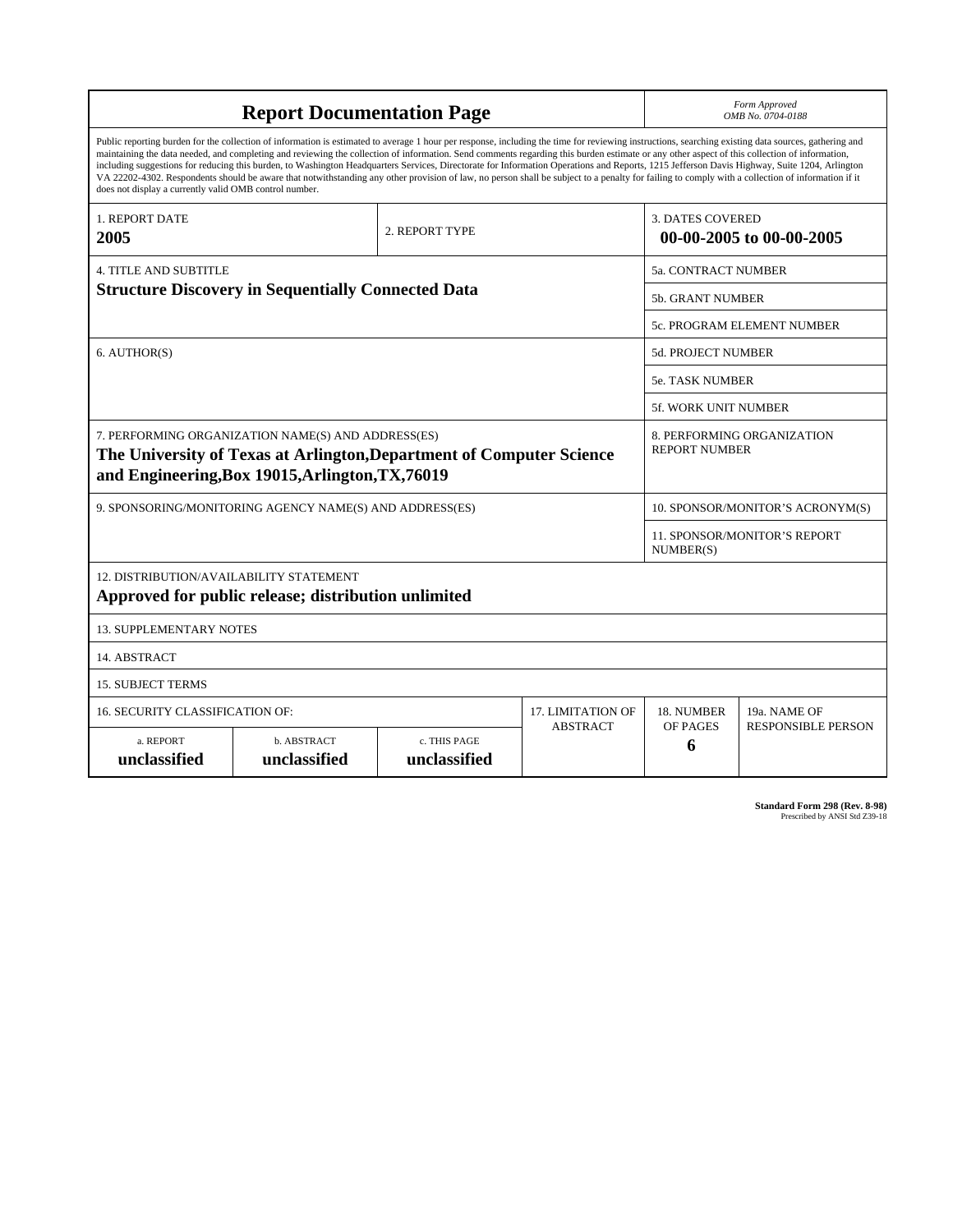#### **Independent Data**

In our previous work (Coble et al, 2005), we developed a method for incrementally determining the best substructures within sequential data where each new increment is a distinct graph structure independent of previous increments. The accumulation of these increments is viewed as one large but disconnected graph.

We often encounter a situation where local applications of Subdue to the individual data increments will yield a set of locally-best substructures that are not the globally best substructures that would be found if the data could be evaluated as one aggregate block. To overcome this problem, we introduced a summarization metric, maintained from each incremental application of Subdue, that allows us to derive the globally best substructure without reapplying Subdue to the accumulated data.

To accomplish this goal, we rely on a few artifacts of Subdue's discovery algorithm. First, Subdue creates a list of the n best substructures discovered from any dataset, where  $n$  is configurable by the user. .

*Compression* = 
$$
\frac{DL(S) + DL(G|S)}{DL(G)}
$$
 Eq. 1

Second, we use the value metric Subdue maintains for each substructure. Subdue measures graph compression with the Minimum Description Length principle as illustrated in Equation 1, where *DL(S)* is the description length of the substructure being evaluated, *DL(G|S)* is the description length of the graph as compressed by the substructure, and *DL(G)* is the description length of the original graph. The better our substructure performs, the smaller the compression ratio will be. For the purposes of our research, we have used a simple description length measure for graphs (and substructures) consisting of the number of vertices plus the number of edges. C.f. (Cook and Holder 1994) for a full discussion of Subdue's MDL graph encoding algorithm.

Subdue's evaluation algorithm ranks the best substructure by measuring the inverse of the compression value in Equation 1. Favoring larger values serves to pick a substructure that minimizes *DL(S) + DL(G|S),* which means we have found the most descriptive substructure.

For ISubdue, we must use a modified version of the compression metric to find the globally best substructure, illustrated in Equation 2.

$$
Conpress_{m}(S_{i}) = \frac{DL(S_{i}) + \sum_{j=1}^{m}DL(G_{j} | S_{i})}{\sum_{j=1}^{m}DL(G_{j})}
$$
 Eq. 2

With Equation 2 we calculate the compression achieved by a particular substructure,  $S_i$ , up through and including the current data increment  $m$ . The  $DL(S_i)$  term is the description length of the substructure, *Si*, under consideration. The term

$$
\sum_{j=1}^mDL(\,G_j\mid\!S_i\,)
$$

represents the description length of the accumulated graph after it is compressed by the substructure *Si*.

Finally, the term

$$
\sum_{j=1}^mDL(\,G_{_j}\,)
$$

represents the full description length of the accumulated graph.  $\mathbb{I}$  $\Gamma$ *m*

arg max
$$
(i)
$$
  $\left| \frac{\sum_{j=1}^{m}DL(G_j)}{DL(S_i) + \sum_{j=1}^{m}DL(G_j|S_i)} \right|$  Eq. 3

At any point we can then reevaluate the substructures using Equation 3 (inverse of Equation 2), choosing the one with the highest value as globally best.

After running the discovery algorithm over each newly acquired increment, we store the description length metrics for the top n local subs in that increment. By applying our algorithm over all of the stored metrics for each increment, we can then calculate the global top n substructures.

# **Sequentially Connected Data**

We now turn our attention to the challenge of incrementally modifying our knowledge of the most representative pattern when dependencies exist across sequentially received data increments. As each new data increment is received, it may contain new edges that extend from vertices in the new data increment to vertices in previous increments.

Figure 2 illustrates an example where two data increments are introduced over successive time steps.



Figure 2. Sequentially connected data

Common substructures have been identified and two instances extend across the increment boundary. Referring back to our counterterrorism example, it is easy to see how analysts would continually receive new information regarding previously identified groups, people, targets, or institutions.

#### **Algorithm**

First, we assume certain conditions with respect to the data.

1) The environment producing the data is stable, meaning that the relationships that govern the variables are constant. We will address concept drift in our future work.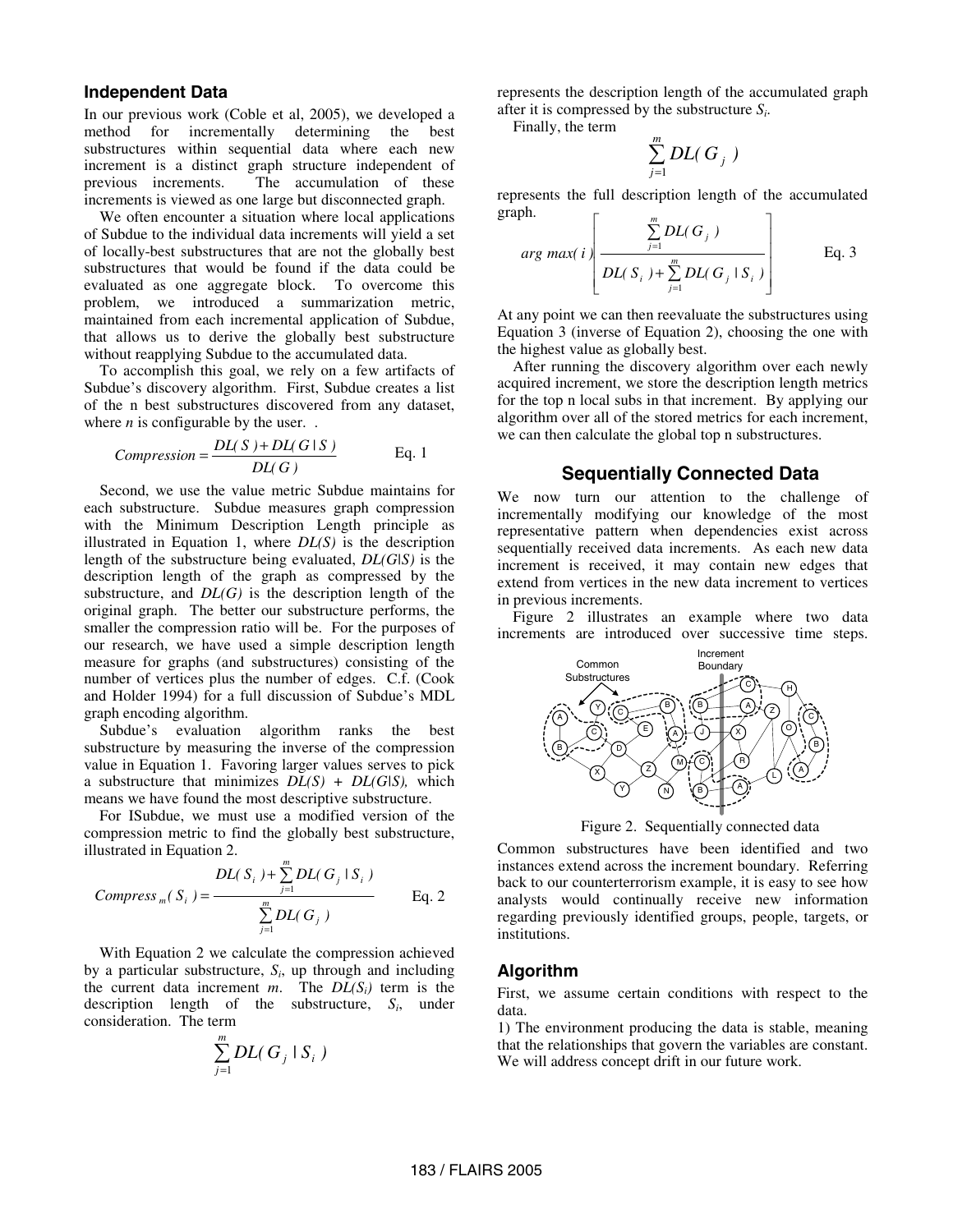2) The pattern instances are distributed consistently throughout the data. We need not rely on a specific statistical distribution. Our requirement is only that any pattern prominent enough to be of interest is consistently supported throughout the data.

#### **Approach**

Let

- $G_n$  = set of top-n globally best substructures
- $I_s$  = set of pattern instances associated with a substructure  $s \in G_n$
- $V_b$  = set of vertices with an edge spanning the increment boundary and that are potential members of a top-n substructure
- $S_b$  = 2-vertex pairs of seed substructure instances with an edge spanning the increment boundary
- $C_i$  = set of candidate substructure instances that span the increment boundary and that have the potential of growing into an instance of a top n substructure.

The first step in the discovery process is to apply the algorithm we developed for the independent increments discussed above. This involves running Subdue discovery on the data contained exclusively within the new increment, ignoring the edges that extend to previous increments. We then update the statistics stored with the increment and compute the set of globally best substructures  $G_n$ . This process is illustrated in Figure 3.

Based on our defined assumptions, we know that the local data within the new increment is consistent with the rest of the data, so we wish to take advantage of it in forming our knowledge about the set of patterns that are



Figure 3. The first step of the sequential discovery process is to evaluate the local data in the new increment

most representative of the system generating the data. Although the set of top-n substructures computed at this point in the algorithm does not consider substructure instances spanning the increment boundary and therefore will not be accurate in terms of the respective strength of the best substructures, it will be more accurate than if we were to ignore the new data entirely prior to addressing the increment boundary.

The second step of our algorithm is to identify the set of boundary vertices,  $V_b$ , where each vertex has a *spanning edge* that extends to a previous increment and is potentially a member of one of the top n best substructures in *Gn*. We

can identify all boundary vertices in  $O(m)$ , where m is the number of edges in the new increment, and then identify those that are potential members of a top-n substructure in  $O(k)$ , where k is the number of vertices in the set of substructures  $G_n$ . Figure 4 illustrates this process.

For the third step we create a set of 2-vertex substructure seed instances by connecting each vertex in  $V_b$  with the spanning edge to its corresponding vertex in a previous increment. We immediately discard any instance where the second vertex is not a member of a top-n substructure (all elements of  $V_b$  are already members of a top-n



Figure 4. The second step is to identify all boundary vertices that could possibly be part of an instance of a top n pattern. The third step is to create 2-vertex substructure instances by joining the vertices that span the increment boundary.

substructure), which again can be done in  $O(k)$ . A copy of each seed instance is associated with each top-n substructure,  $s_i \in G_n$ , for which it is a subset.

To facilitate an efficient process for growing the seed



Figure 5. To facilitate efficient instance extension, we create a reference graph, which we keep extended one step ahead of the instances it represents.

instances into potential instances of a top-n substructure, we now create a set of reference graphs. We create one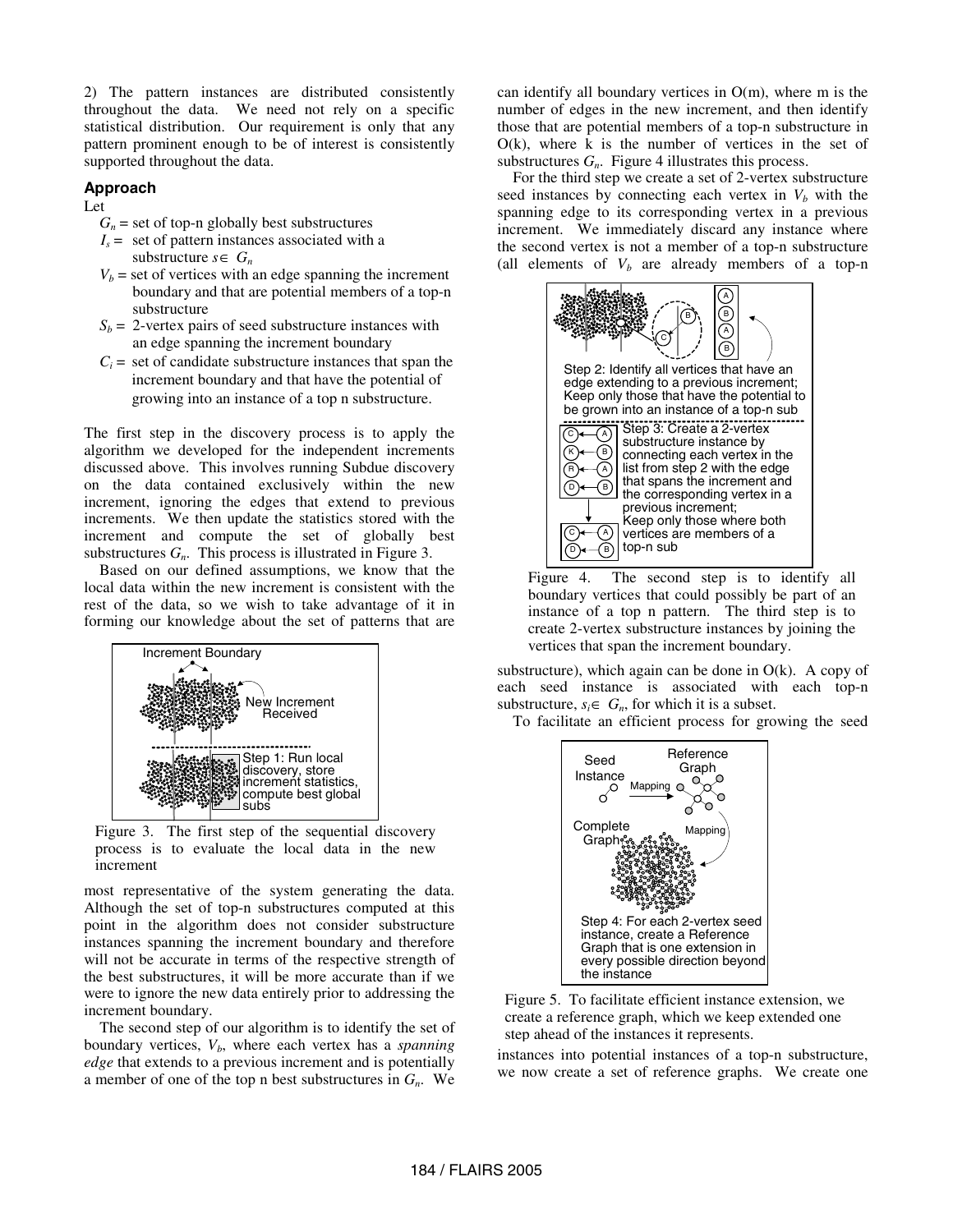reference graph for each copy of a seed instance, which is in turn associated with one top-n substructure. Figure 5 illustrates this process. We create the initial reference



Figure 6. The reference graphs are used as a template to extend new candidate instances for evaluation against the top-n substructures. Failed extensions are propagated back into the reference graph with marked edges and vertices, to guide future extensions.

graph by extending the seed instance by one edge and vertex in all possible directions. We can then extend the seed instance with respect to the reference graph to create a



Figure 7. The fifth and sixth steps repeatedly extend the set of seed instances until they are either grown into a substructure from  $S_t$  or discarded.

set of candidate instances  $C_i$ , for each top-n substructure  $s_i \in G_n$ , illustrated in Figure 6. The candidate instances represent an extension by a single edge and a single vertex, with one candidate instance being generated for each possible extension beyond the seed instance. We then evaluate each candidate instance,  $c_{ij} \in C_i$  and keep only those where  $c_{ij}$  is still a subgraph of  $s_i$ . For each candidate instance that is found to not be a subgraph of a top-n substructure, we mark the reference graph to indicate the failed edge and possibly a vertex that is a dead end. This prevents redundant exploration in future extensions and significantly prunes the search space.

In the fifth step (Figure 7), we repeatedly extend each instance,  $c_{ij} \in C_i$ , in all possible directions by one edge and one vertex. When we reach a point where candidate instances remain but all edges and vertices in the reference graph have already been explored, then we again extend the reference graph frontier by one edge and one vertex. After each instance extension we discard any instance in *Ci* that is no longer a subgraph of a substructure in  $G_n$ . Any instance in  $C_i$  that is an exact match to a substructure in  $G_n$ is added to the instance list for that substructure, *Is*, and



Figure 8. Pseudocode for steps 5 and 6.

removed from *Ci*. The pseudocode for this process is illustrated in Figure 8.

Once we have exhausted the set of instances in *Ci* so that they have either been added to a substructure's instance list or discarded, we update the increment statistics to reflect the new instances and then we can recalculate the top-n set, *Gn*, for the sake of accuracy, or wait until the next increment.

# **Evaluation**

To validate our work, we have conducted two sets of experiments, one on synthetic data and another on data simulated for the counterterrorism domain.

**Synthetic Data.** Our synthetic data consists of a randomly generated graph segment with vertex labels drawn uniformly from the 26 letters of the alphabet. Vertices have between one and three outgoing edges where the target vertex is selected at random and may reside in a previous data increment, causing the edge to span the increment boundary. In addition to the random segments,



Figure 9. Predefined substructure embedded in synthetic data.

we intersperse multiple instances of a predefined substructure. For the experiments described here, the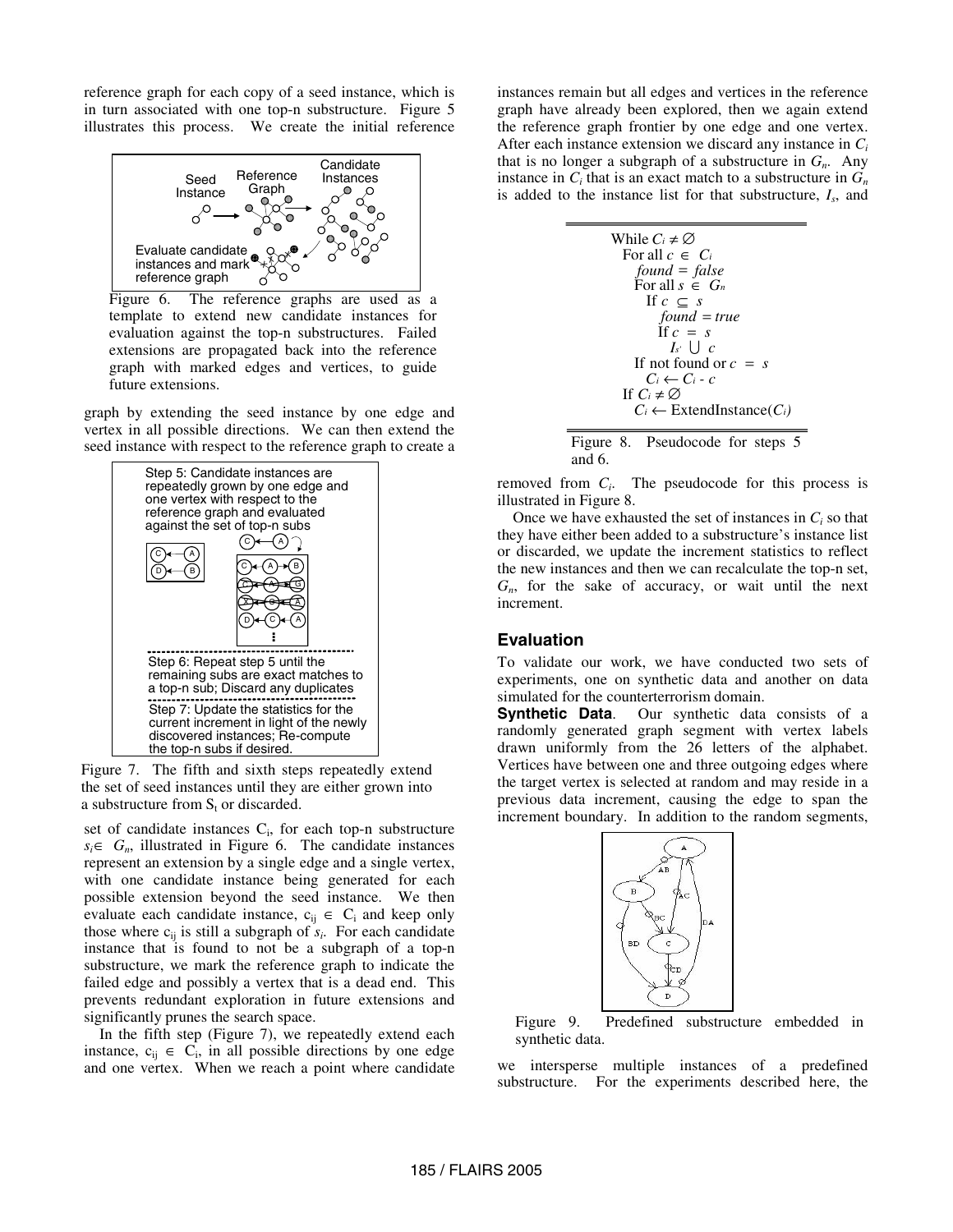predefined substructure we used is depicted in Figure 9. We embed this substructure internal to the increments and also insert instances that span the increment boundary to test that these instances are detected by our discovery algorithm.

Figure 10 illustrates the results for a progression of five experiments. The x-axis indicates the number of increments that were processed and the respective size in terms of vertices and edges. To illustrate the experiment methodology, consider the 15-increment experiment. We provide ISubdue with the 15 increments in sequential order



Figure 10. Comparison of ISubdue and Subue on on increasing number of increments for synthetic data.

as fast as the algorithm can process them. The time depicted is for processing all 15 increments. We then aggregate all 15 increments and process them with Subdue for the comparison. The five results shown in Figure 10 are not cumulative, meaning that each experiment includes a new set of increments. It is reasonable to suggest then that adding five new increments – from  $15$  to  $20$  – would require approximately three additional seconds of processing time for ISubdue, whereas Subdue would require the full 1130 seconds because of the need to reprocess all of the accumulated data.

**Counterterrorism Data**. The counterterrorism data was generated by a simulator created as part of the Evidence Assessment, Grouping, Linking, and Evaluation (EAGLE) program, sponsored by the U.S. Air Force Research Laboratory. The simulator was created by a program participant after extensive interviews with Intelligence Analysts and several studies with respect to appropriate ratios of noise and clutter. The data we use for discovery represents the activities of terrorist organizations as they attempt to exploit vulnerable targets, represented by the execution of five different event types. They are:

*Two-way-Communication*: Involves one initiating person and one responding person.

*N-way-Communication*: Involves one initiating person and multiple respondents.

*Generalized-Transfer*: One person transfers a resource.

*Applying-Capability*: One person applies a capability to a target

*Applying-Resource*: One person applies a resource to a target

The data also involves targets and groups, groups being comprised of member agents who are the participants in



Figure 11. A section of the graph representation of the counterterrorism data used for our evaluation.

the aforementioned events. All data is generalized so that no specific names are used. Figure 11 illustrates a small cross-section of the data used in our experiments.

The intent of this experiment was to evaluate the performance of our research on ISubdue against the



Figure 12. Comparison of run-times for ISubdue and Subdue on increasing numbers of increments for counterterrorism data.

performance of the original Subdue algorithm. We are interested in measuring performance along two dimensions, run-time and the best reported substructures.